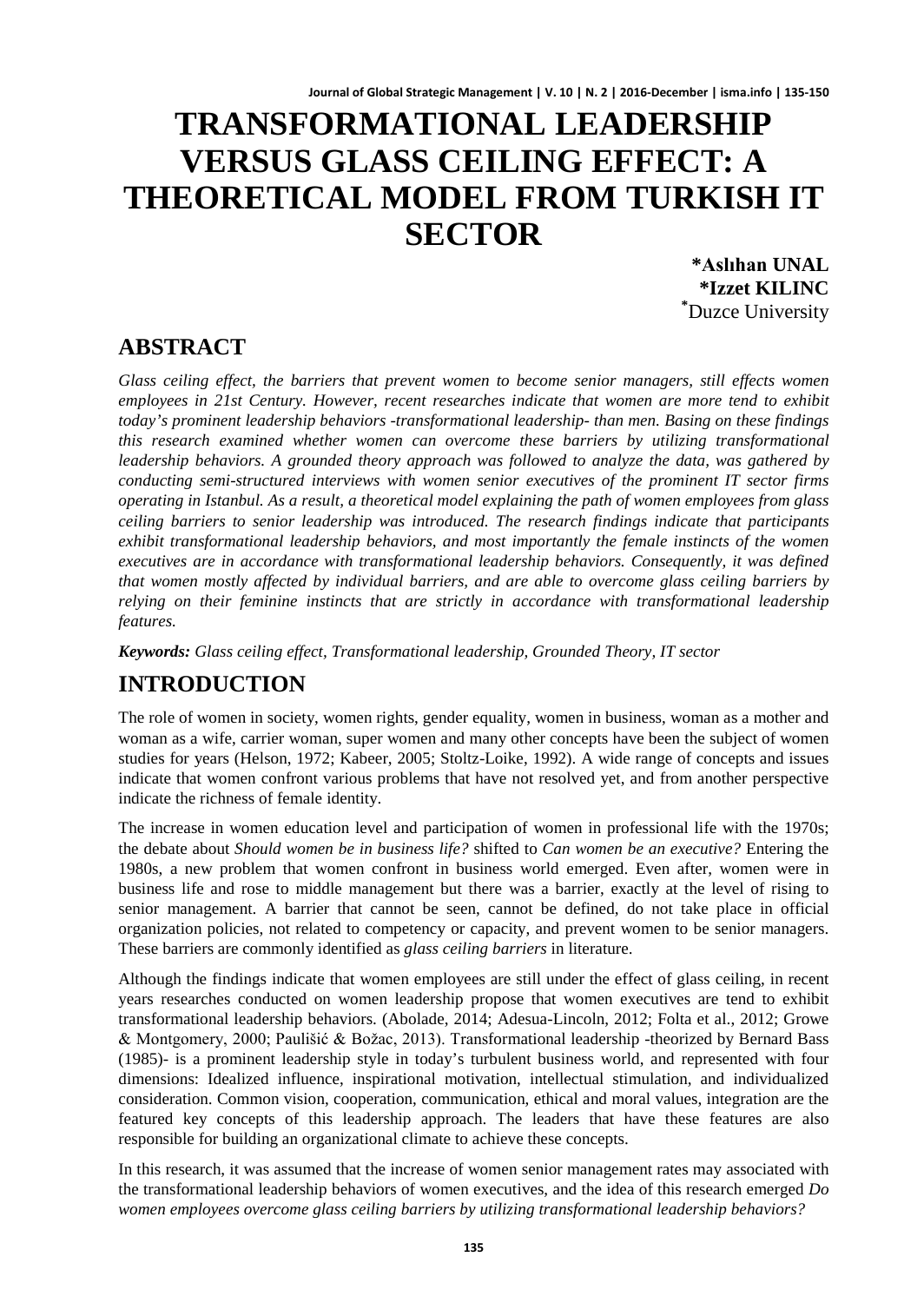This research examined the glass ceiling effect that women employees confront, and the role of transformational leadership in overcoming these barriers with an exploratory grounded theory approach in Turkish IT Sector. For this purpose, at first, conceptual background of the research will be mentioned. Later on, research questions, research methodology, sample and data will be introduced, and the theoretical model was emerged from coding analysis and interactions among components will be explained. Consequently, in the last section research results will be discussed, limitations of the research and recommendations to future researches will be presented.

### **LITERATURE REVIEW AND RESEARCH QUESTIONS**

### **Glass Ceiling Effect**

The glass ceiling effect was issued in literature for the first time with the article of Hymowitz & Shellhard in 1986, and was defined as the barriers that take place just under the top management level in organizational hierarchy and prevent and restrict women to raise senior management level (Dreher 2003). In March 1995 official report of Federal Glass Ceiling Commission -operates under US Labor Department- the glass ceiling barriers were grouped under 3 titles: societal barriers, internal structural barriers and governmental barriers. The Commission defined the 'glass ceiling' as, invisible barriers that constrain women and minorities, regardless of their qualifications and achievements, from climbing up to upper stairs of organization (Federal Glass Ceiling Commission 1995). The definition reflects not only workforce inequality but also discrimination, the other important point is that the term glass ceiling did not only associated with solely women employees but also with the minorities in workplace. Cotter et al. (2006) also defined glass ceiling barriers as a specific kind of discrimination related to race and gender inequalities, and based these barriers on 3 three reasons: 1)The perception of 'no chance to be a senior manager because of their gender' of middle level women managers, may lead to pessimism and discouragement, 2) Lack of gender diversification in top management levels, 3) Gender related barriers, observed in hard workforce market, may affect negatively the procurement of needed competencies and resources.

Many researches were carried out on glass ceiling phenomenon, and the barriers commonly classified under the titles of societal and organizational factors (Growe and Montgomery 2000; Samineni and Reddy 2013; Truman and Baroudi 1994; Virick, and Greer 2012). According to research findings, stereotypes, social roles, familial responsibilities, work-family conflict are the commonly confronted societal barriers by women employess; and the organizational barriers are informal networks, organizational culture, lack of role model and mentor, discrimination, prejudices about women's leadership skills and capabilities, and queen bee syndrome (Truman and Baroudi, 1994; Growe and Montgomery, 2000; Ahuja, 2002; Katz and Salaway, 2004; Virick and Greer, 2012).

### **Transformational Leadership**

Transformational leadership was coined by McGregor Burns (1978), theorized by Bernard Bass (1985) and gained a different perspective by Peter Senge's (1990) systems thinking, is a prominent leadership approach in today's turbulent era. Burns (1978) considered transforming leadership as an interactive process that leaders and followers raise each other to upper levels with regard to motivation and morality. Transforming leaders raise the level by appealing to high ideals and values of their followers. Bernard M. Bass, a student of Burn's, excluded the idea that transforming leadership arises only in the upper levels of organizational hierarchy and developed a new leadership theory that was based on new paradigms of *transformational* and *transactional* leadership styles, and introduced to leadership literature in his featured book *Leadership and Performance Beyond Expectations* (Bass, 1995).

Transformational Leadership is represented by 4 dimensions: Idealized influence, inspirational motivation, intellectual stimulation, and individualized consideration (Bass, 1985). *Idealized influence* or in other words *charisma* dimension of leader provides adopting the sense of vision and mission, impresses pride, and in return leader gains respect and trust. *Inspirational motivation* promises high expectations, utilizes symbols in order to conflate efforts; and articulates the important goals in simple manner. Intellectual stimulation encourages the improvement of intelligence, rationality, and intentive problemsolving capability. *Individual consideration* deals with subordinates individually, supports them and advises (Bass, 1991). Common vision, cooperation, communication, ethical and moral values, integration are the featured key concepts of this leadership approach. The leaders that have these features are also responsible for building an organizational climate to achieve these concepts. Although till 1980s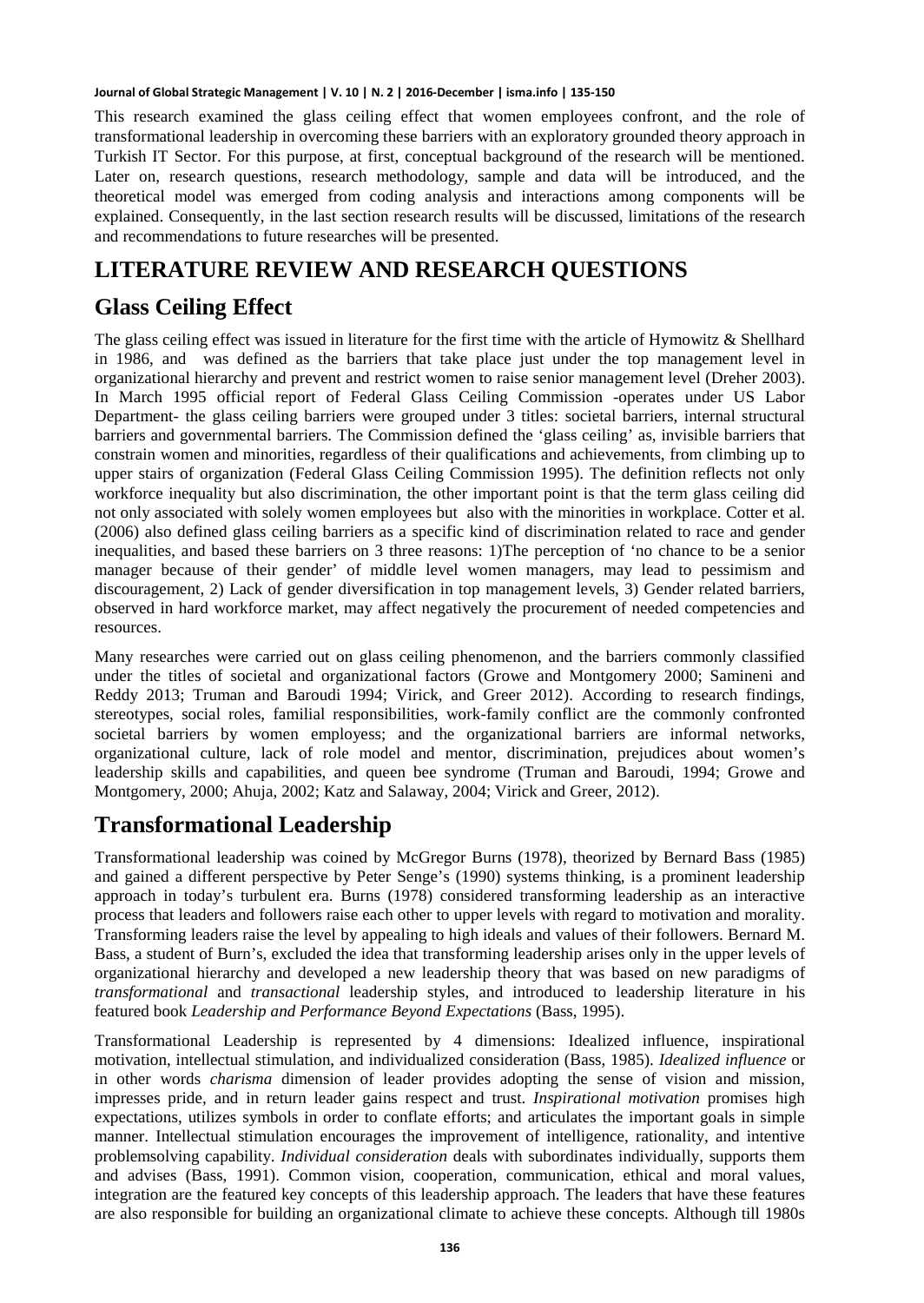transactional leadership style -relationship among leader and subordinates bases on mutual transaction, as rewarding and punishment according to performance- subjected to many researches, the groundbreaking leaders have always been transformational leaders (B.M. Bass & R. Bass, 2008). As Bass (1991) defined transformational leaders as superior leaders that have the ability of enhancing the expectations of their followers' by raising their awareness, and gathering them around a common vision that is beyond their individual interests. The findings of researches, were conducted on women's leadership style, indicate that women leaders are tend to exhibit transformational leadership behaviors. (Adams and Weiss, 2011; Adesua-Lincoln, 2012; Babaoglan and Litchka, 2010; Brandt and Edinger, 2014; Chandler, 2011; Eagly and Carli, 2003; Fatima et al., 2011; Folta et al., 2012; Hasan and Othman, 2012; Growe and Montgomery, 2000; Paulišić and Božac, 2013).

### **Research Questions**

According to research results it is expected that more women executives -have the feature, or potential of

transformational leadership style- are represented in senior management. Grant Thornton IBR (2016) women in business research indicates that although a significant increase in women senior management rates through worldwide have been observed, women senior executive rates are still lower than men (Grant Thornton IBR 2016). Basing on these findings it was assumed that women employees may overcome glass ceiling effect by utilizing their transformational leadership skills, and an explorative qualitative pattern, grounded theory, methodology was followed in order to examine this process in depth. Hence, the answer of the following research questions was examined.

*RQ1: Did women leaders perceive Glass Ceiling Effect while rising to top management level?*

*RQ2: Which barrier is most perceived by women leaders?*

*RQ3: Which leadership features have a positive impact on overcoming the glass ceiling effect?*

*RQ4: Which transformational leadership behaviors are exhibited by women leaders?*

### **METHODOLOGY**

### **Research Goal**

The aim of this research is to examine whether women employees can overcome these barriers by utilizing transformational leadership behaviors, and also examine the effective factors in this process. For this purpose, semistructured interviews with 14 women senior executives were conducted.

### **Sample and Data Collection**

Researches conducted on women leadership in Turkey indicate that women employees are centered in education and banking sector (Babaoglan & Litchka 2010; Bayrak & Mohan,2001; Minibaş-Poussard et al. 2011). According to the Information and Communication Technology Sector Market Data report issued by Turkey IT Sector Association (TUBISAD) in 2013, the female employment rate in IT Sector was 27% -it is merely one quarter of the total employment rate in IT Sector (TUBISAD, 2014). Depending on the data it is likely to define IT sector as a male-dominated sector in Turkey. The sample of this research was selected from IT sector, in order to examine the success of women leaders in a mandominated sector, and also for the sector's rapidly-developing and turbulent nature. In order to define the framework of the sample; the foundations and associations about IT Sector, the newspaper and journal articles and web sites about the firms and their women leaders, were scanned. A purposive sampling methodology was followed while choosing the sample. Women leaders, were living in Istanbul and working in the prominent firms in 2014 that have a vast ecosystem, were preferred. Consequently 35 women executives were identified. Requests for interviews were sent to the executives via post with a permission form was taken from researcher's institution that clearly explain the main subject of the study, affiliations of researchers. 14 senior managers accepted the request and included in research process. While arranging the interview questions it was paid attention not to add private questions about their ages, marital status, and number of children regarding their sensibility. It was considered appropriate to set them free in case of they want to express. Most of the participants stated that they were married, some of them were divorced and one participant stated she had never married. The ones who were mother stated they had one or two children. 7 participants had master's degree, one of them doctorate, and great majority of them had an engineering based education at university: computer engineering: 3 participants, electrical and electronic engineering: 3 participants, business administration: 2 participants, industrial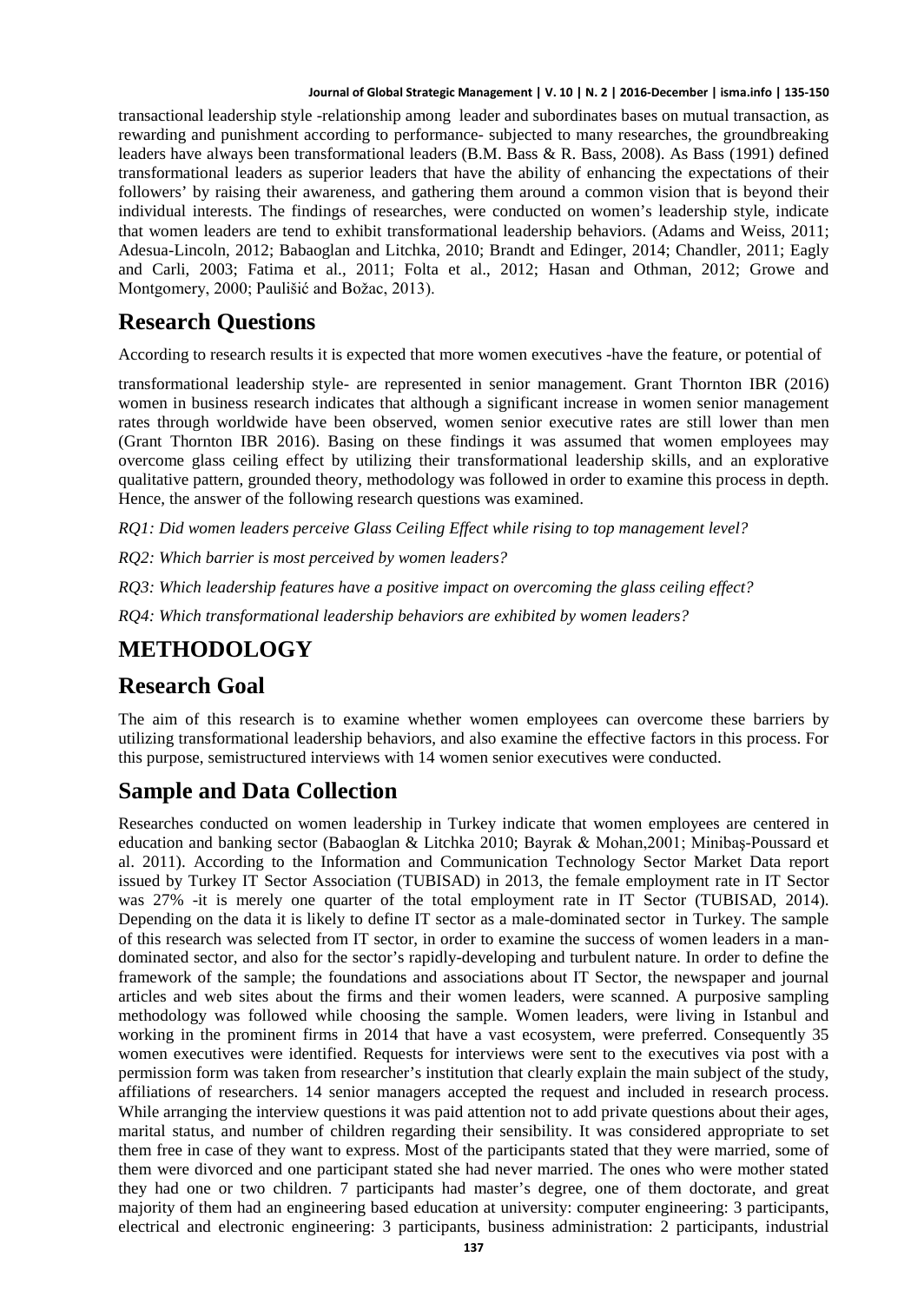engineering: 1 participant, environmental engineering: 1 participant, mathematics engineering: 1 participant, petroleum engineering: 1 participant, Statistics: 1 participant, electrical engineering: 1 participant. This may be interpreted as their quantitative basis has a positive impact on analytic thinking ability in business life.

A semi-structured interview method was preferred for data-gathering process; due to that it is an efficient method in gathering information about participants' experiences, attitudes, opinions, complaints, emotions, and beliefs. In qualitative researches, intended purpose of interview method is to consider the subject of the study in participants' lens, and to understand how they gained that point of view. In semistructured interview type, the interview form is pre-arranged, and open-ended questions are included (King, 2004; Myers & Newman, 2007). By following semistructural interview method, 10 open-ended novel questions with probes was arranged in accordance with the research questions. After the questions were arranged, we consulted 4 academicians interested in the research field. Following mutual assessments, deficient points were reexamined and the interview questions were put into the final form. While arranging the interview questions it was paid attention not to add private questions about their ages, marital status, and number of children regarding their sensibility, and let them free to express willingly. The subject of the study, information about the researchers and the assurance regarding the identity of the participants would be kept confidential especially noted in the text section of the interview form. This statement was submitted to each participant just before starting the interview. The interviews took place where the participants arranged, from December 4, 2014 to January 29, 2015, and took averagely 1 hour 15 minutes. In order to prevent data loss, audio recorder was used with permission of participants. During the interviews, researcher did not adhere to predetermined questions strictly. A flexible and exploratory approach was adopted in order to provide a basis for improvised dialogues and new questions were added to the interview form, basing on improvised dialogues. After each interview, audio records are deciphered in to World document and send via email to the participants, in order to receive their approval.

### **Analysis and Findings**

A grounded theory methodology was followed in data analyzing process. Grounded theory was first conducted in early 1960s by two sociologists, Barney G. Glaser and Anselm Strauss, in an observational field research on hospital staff dealing with near-death patients. Theory introduced to literature by the two researchers in 1967 with the publication: Discovery of Grounded Theory (Strauss, 2003). Glaser and Strauss (2006:1) defined grounded theory as "the discovery of theory from data, systematically obtained and analyzed in social research". Grounded theory is a qualitative pattern that bases theoretically on pragmatism, and symbolic interactionism. Therefore, grounded theorists aim not only to reveal the conditions of phenomenon; but also to define how the observed actors react to these conditions actively, and the results of the actions (Corbin and Strauss, 1990). In this research, coding processes that were developed by Corbin and Strauss (1990) for grounded theory researchers followed in analyzing the data: open coding, axial coding and selective coding processes, and Saldaña's (2009) coding manual was utilized. The coding process was followed in this research is displayed on Figure 1 below:



**Figure-1: The Coding Process in Grounded Theory Source: Saldaña (2009: 12)**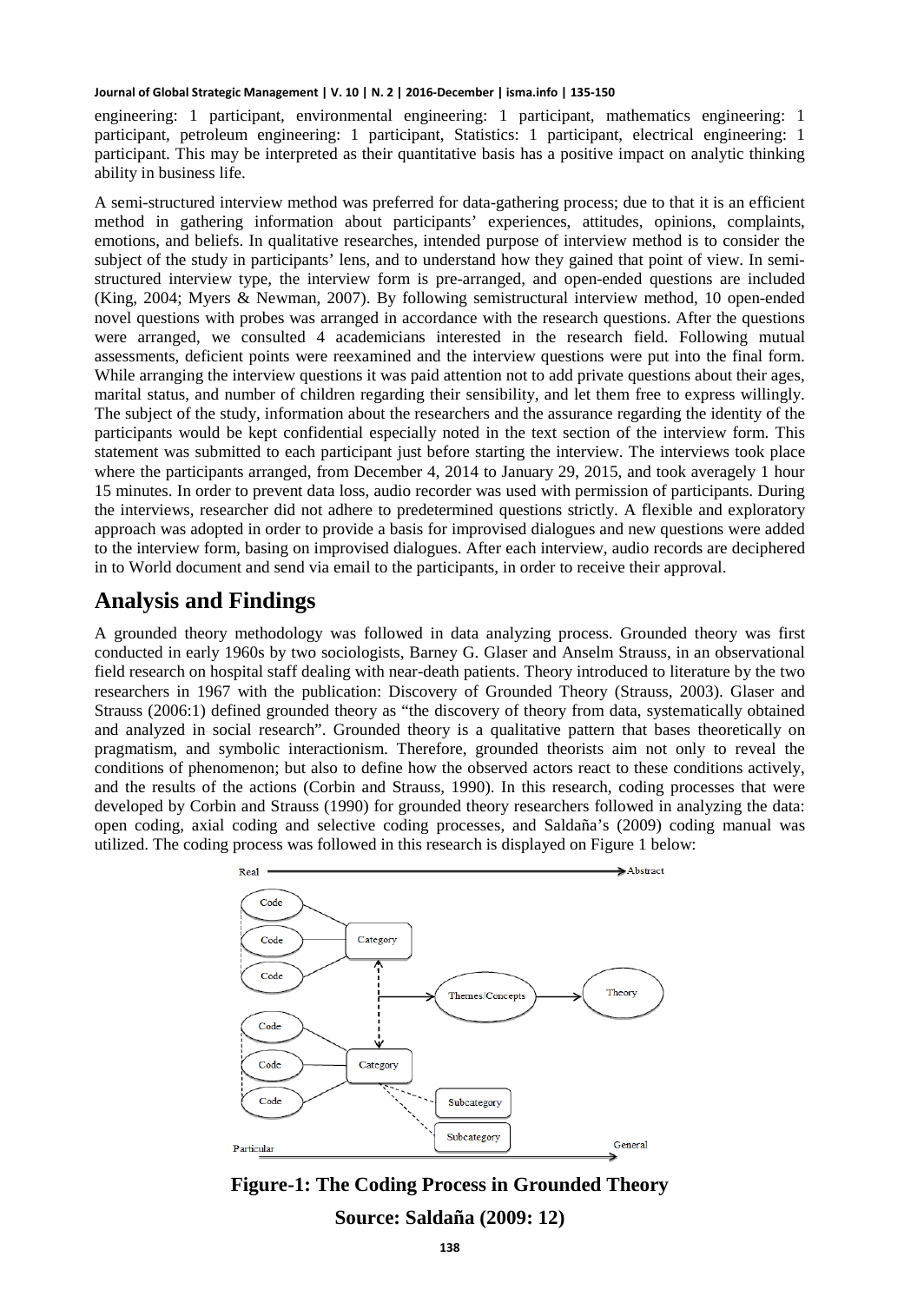As shown on figure 1, in a grounded theory research theory formation process improves from particular to general, and from real to abstract. The codes emerge from documents reflect the participant's experiences, opinions, and ideas. Therefore, they are particular to individuals and reflect a reality. If the similar codes emerge for other participants, they can be gathered under the same title. Hence, common and shared concepts start to emerge through coding process, and researchers construct a theory by moving away the particular, and approaching to the general.

In the first step -*open coding* process- the data were scanned line by line in-depth, and the audio records were also re-listened simultaneously in order to recall the interview time, gestures, mimics and emotional expressions of participants. In this process at first, glass ceiling factors and transformational leadership components that were identified during the literature review process were searched in the data. *Provisional coding*, *structural coding, descriptive coding* methods were used. Every new gathered data compared with the former data systematically. As the new codes emerged that were not in the researchers' mind at the beginning of the research, researchers passed through the initial coding phase. To identify the descriptive futures of participants *attribute coding* method was used. In vivo codes were also used in first cycle coding process. Examples for codes and explanations are presented on Table 1.

| <b>Participants' Expressions</b>                                                                                                                                                                                                                       | <b>Codes and Explanations</b>                                                                                                                                                                                                                                                                                                                                                 |
|--------------------------------------------------------------------------------------------------------------------------------------------------------------------------------------------------------------------------------------------------------|-------------------------------------------------------------------------------------------------------------------------------------------------------------------------------------------------------------------------------------------------------------------------------------------------------------------------------------------------------------------------------|
| " I recognized long after There were women who cannot                                                                                                                                                                                                  | Queen bees (Provisional coding)                                                                                                                                                                                                                                                                                                                                               |
| stand my success in business life Once a woman who was                                                                                                                                                                                                 | Queen Bee Syndrome is one of the glass ceiling barriers                                                                                                                                                                                                                                                                                                                       |
| one of my ex-colleges came to me and said ' I behaved you                                                                                                                                                                                              | identified in literature, so that in open coding process we                                                                                                                                                                                                                                                                                                                   |
| so bad but when I slapped, you always turn the other chick like                                                                                                                                                                                        | searched for this barrier especially, and entitled the code with a                                                                                                                                                                                                                                                                                                            |
| a prophet what a good person you are""                                                                                                                                                                                                                 | similar expression as used in literature.                                                                                                                                                                                                                                                                                                                                     |
| " I see it clearly that everything is related to family. The                                                                                                                                                                                           | <b>Family culture (Descriptive coding)</b>                                                                                                                                                                                                                                                                                                                                    |
| raising up style and parents expectations from their children                                                                                                                                                                                          | The code entitled as <i>family culture</i> in order to represent a                                                                                                                                                                                                                                                                                                            |
| has a great influence on children's future preferences on their                                                                                                                                                                                        | statement about the influence of parents on their children's                                                                                                                                                                                                                                                                                                                  |
| family life in the future"                                                                                                                                                                                                                             | future success.                                                                                                                                                                                                                                                                                                                                                               |
| " That's the mother's dilemma; it is a horrible feeling of                                                                                                                                                                                             | "Mother's dilemma" (in vivo code)                                                                                                                                                                                                                                                                                                                                             |
| guilty and really hard to explain. Your child won't be at that                                                                                                                                                                                         | The code is taken directly from the participant's expression in                                                                                                                                                                                                                                                                                                               |
| age again"                                                                                                                                                                                                                                             | order to identify an individual glass ceiling barrier.                                                                                                                                                                                                                                                                                                                        |
| " I started to sport in an early age, and in a disciplined<br>manner. Training hours, tournament and races. Oriented to<br>the goal, and professionally I have not realized that before,<br>but I think sports may have an impact on my business life" | Sports and social activities (A descriptive code emerged<br>during initial coding process)<br>The code appeared in one of the interviews spontaneously.<br>Realizing that it can be an effective factor on carrier path of<br>women, we added it to interview form, and addressed to<br>participants whether they were interested in sports in their early<br>life and after. |
| " Actually, I consider myself as a lucky character so as not<br>to confront barriers as defined 'glass ceiling' in any period of<br>my life. Neither in school time, in business life, in X Turkey<br>office, nor in X foreign office"                 | Not perceive glass ceiling (Thematic coding)<br>This thematic code emerged code is emerged during selective<br>coding process with other 2 thematic codes, in order to express<br>the glass ceiling perceptions women employees, and to combine<br>the themes of the theoretical model.                                                                                       |

### **Table-1: Examples for Codes**

In *axial coding phase* temporary codes were reviewed, similar ones were combined, other new codes also emerged, and were gathered under categories. In selective *coding process*, the themes and the relations among them were defined, and the missing parts of the theory were completed through returning the data. *Not perceive the glass ceiling* presented in Table 1 is one of the thematic codes emerged during this process.

### **Theoretical Model**

By following Corbin and Strauss (1990)'s coding paradigm that has a reminder function in defining whether the phenomenon is represented within the frame of conditions, interactions, strategies tactics, and results (Strauss, 2003), a theoretical model with 6 components (themes) was constructed and represented on Figure 2: 1) Glass ceiling effect 2)Glass ceiling perception 3)Effective factors 4)Strategies and features, 5)Transformational leadership, 6)Easy exit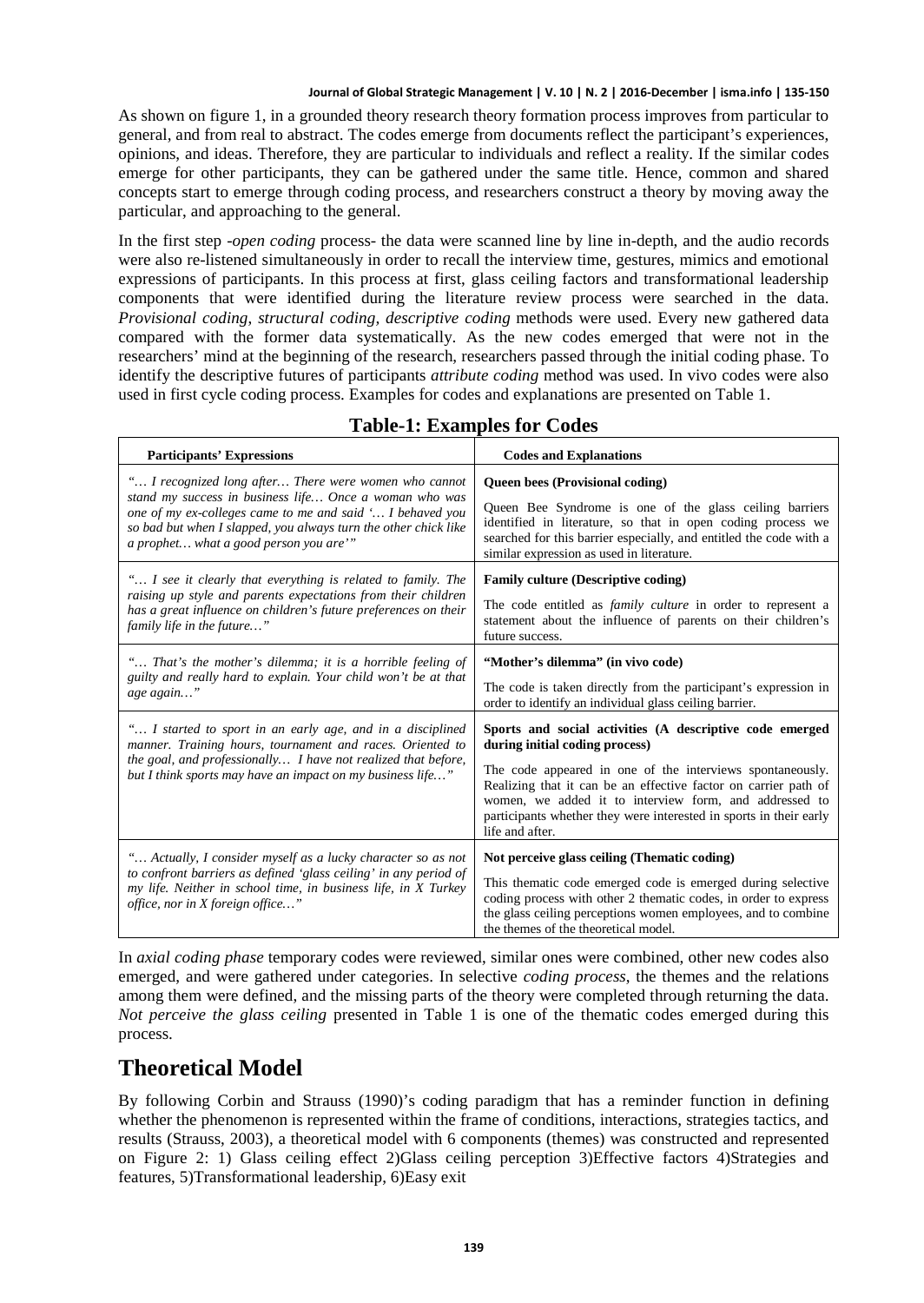

**Figure-2: Theoretical Model**

In theoretical model, the numbered squares represent the themes; the arrows represent direction of the relationship among the themes; the dashed arrows represent the influence of the external factors on gaining a leading character, and transformational leadership behaviors. As displayed on fig. 2; there are 2 ways women employees follow in their career journey. The first one results in senior management. These are the women who do not perceive glass ceiling barriers or perceived but motivated. They are also the ones that exhibit transformational leadership behaviors. The second way ends up with eliminating from senior management or totally from business life. Character features of women, strategies they follow and the effect of external factors have a vital role in being a senior manager or eliminating.

Findings indicate that women confront glass ceiling barriers that were classified under three categories: individual factors, social factors, and organizational factors. Individual factors are on the forefront among other barriers, as it was represented with seven codes:

*Mothers dilemma* is an in vivo code representing a working mother's feeling of guilty that derives from the child-work conflict.

*Emotional fluctuation* represents the disadvantage of women in business life that they sometimes cannot control their emotions. This fact can also affect their decisions and relationships with collogues. A woman's instincts and emotions are valuable in the case that they use them properly.

*Subconscious represents* certain roles that established in society, upbringing style or the individual's observations during life can engrave in one's subconscious. Women can feel guilty or feel under pressure when they fail to fulfill the roles that are accepted as 'true' subconsciously.

*Self-blocking represents* the assumptions as '*I cannot be a senior manager'* or '*They will not let me to be an executive'* that block women in their career path. These assumptions can derive from lack of selfconfidence or feeling of inadequacy.

*Masculinity is* an in vivo code that represents the fact that some women exhibit behaviors that are 'attributed to men' by society in order to make themselves accepted in workplace, establish the authority or set themselves apart from *vamp women,* and guard themselves from disruptive behaviors of the men. A participant ascribed this kind of behavior to her workplace's environment as:

*"… I deliberatively direct myself to behave masculine. Because when you behave like a woman, they consider it from a different point of view… In office I should behave like that…"*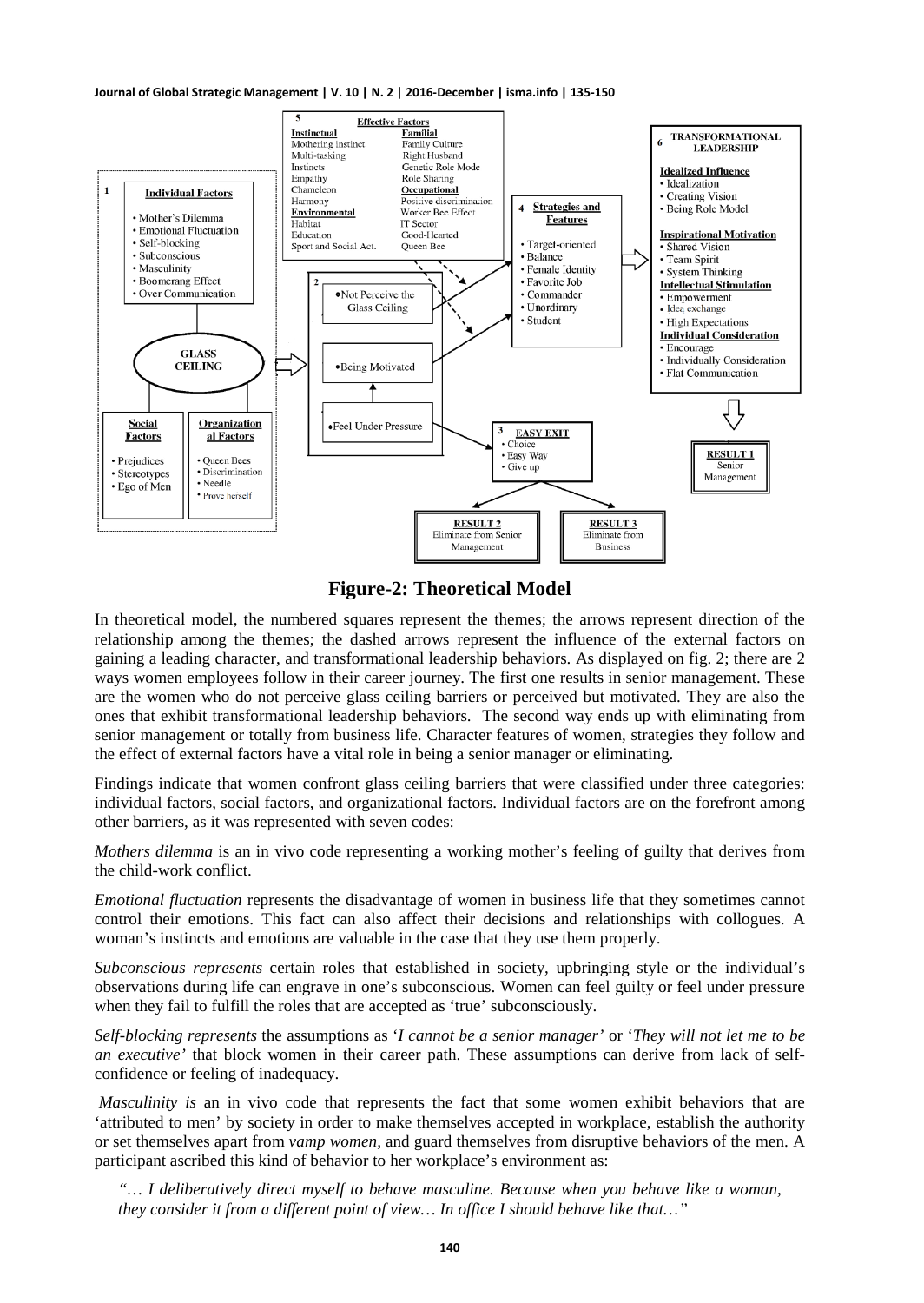*Boomerang effect* is a metaphor code, defines the barriers that generated by yet another woman. As a boomerang turns back to whom threw it, the boomerangs that women threw may turn a full circle and hit another woman. The best example for this fact is the mothers who have boy child. The mothers who raise their boys with the opinion of they are 'exclusive', actually raising wrong husband candidates for other women and biased individuals against women to the society. Also the girl child mothers have responsibility in this situation. A girl that was raised with the opinion of 'she should serve her husband' it will not be surprising if she thinks in the future the best carrier is at home, not at business life.

*Over-communication* is an in vivo code was used to describe the barriers related to the fact that women use their communication skills excessively. The findings indicate that business life is still defined as men's world and men mostly prefer direct communication. So that over communication can give rise to some problems. The problems can appear as gossip in workplace or as an implicitly expression.

Besides individual barriers, women also confront society-based barriers that were represented with three codes: *Prejudices, stereotypes*, and *ego of men*. The first two codes are commonly issued in related literature about women's social roles were established in society. *Ego of men* represents the fact that some men cannot stand women's success and superiority. In patriarchal society boys are brought up as they are 'exclusive'. This fact may an effective factor for *ego of men* besides the other factors. Parenting style has a vital role in this kind of problems, and there is a relationship among the codes *ego of men* and *boomerang effect.* Men who cannot stand women's success may be the boomerangs thrown by mothers, and affects negatively the psychology of a woman.

The codes *queen bees, discrimination, needle, and prove herself* represents the organizational barriers that women confront in business life. The code *queen bees* -also its common title in literature *queen bee syndrome*- defines the conflicts and jealousy among women employees, and ambition of being alone at the top. It is a kind of *boomerang effect* appears in organization. Woman constructs barriers on another women's way.

*Discrimination* is also one of the common barriers issued in literature. It defines the inequalities between men and women employees related to opportunities, treatments, job offers, promotions and so forth. *Needle* is a metaphor code that was used to identify the insulting or derisive behaviors towards women by male colleges in workplace. As a *needle* pricks, such kinds of behaviors aggrieve women. The *needle* can appear as psychological harassment or making fun of women's feminine attributes as period terms or menopause. Also needle may partly be related to the code *masculinity* that women who confront with such insulting behaviors may behave in a masculine manner to avoid themselves.

*Prove herself,* identifies the fact that women should show performance and work harder than men for being promoted upper echelons. It can be mentioned in other words as *fighting against prejudices* and *defeating them*.

Women employees perceive these individual, social, and organizational barriers in three ways. Some of them have never confronted glass ceiling barriers. Some of them confront but have the ability of turning the advantage on their own by accepting them a motivating factor. Also some women can perceive these barriers much more later they confronted for the reason that they did not stumble on them. A challenging character trait, working intensive, enjoying their business or not to pay attention to these barriers are effective in overcoming these barriers. A participant expressed how she motivated herself as:

*"… Now I am talking about the barriers… I talk about them for I accepted them, but at the time you don't understand that you confronted a barrier and you say to yourself "These are common struggles of business life. They are not specific to me or my femininity. Everybody experiences them." Once you accept the barriers, then you lose your resistance. Because you are unable to cope with them otherwise you change your gender…"*

As there are women employees who do not perceive or ignore the barriers, there are also the ones who perceive them and feel under pressure. These women affected by glass ceiling barriers follow two ways. Some of them prefer to struggle, and were motivated by this effort. The others prefer the *easy exit* and lose the chance of being a senior manager.

The theme *easy exit* identifies the ways followed by the women employees that feel under pressure and not struggle with the glass ceiling barriers, and represented with 3 codes: *Choice, easy way*, and *give up*. It is a fact that every woman does not obliged to struggle with barriers and to be a senior manager. It is a *choice.* The code defines the fact that women draw back willingly to devote time for her private life, to work in less intensive positions, or to address different interests. Also a woman whose family or husband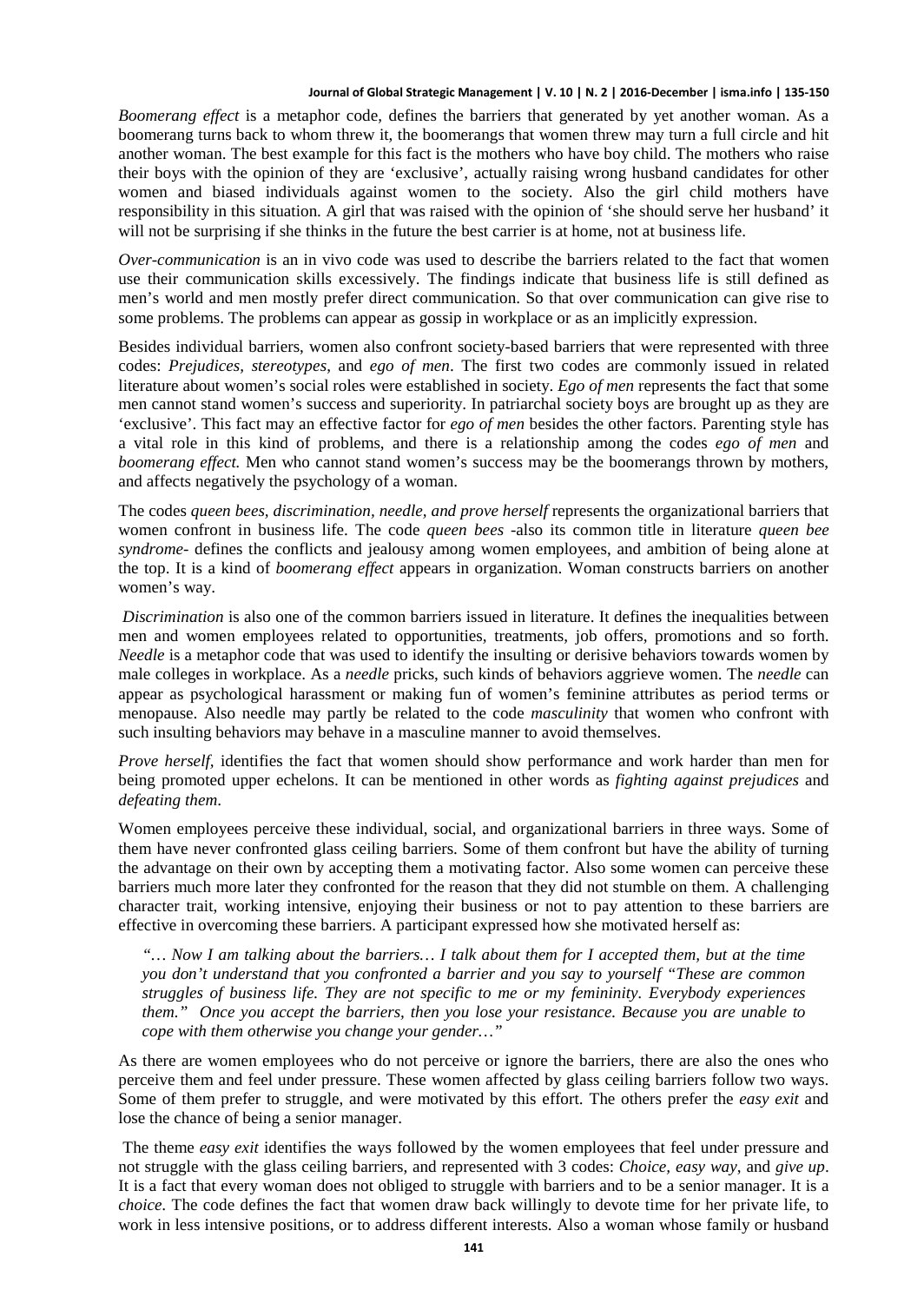has economically good conditions may prefer not to struggle, and not to take responsibility. This kind of woman takes the *easy way* out, stay in lower positions or leaves the business life; and also some women are unable to cope with the barriers and obliged to leave the work, or stay at lower positions -although they wanted to be a senior manager. A participant described this fact with a balloon metaphor.

*"…While climbing up the pyramid's top as a balloon with attached weights, it comes to a level that they cannot carry these weights anymore. They cannot ascent to the top of the pyramid. The weights that pull down the balloon can be defined as familial, cultural or organizational. Sometimes a woman should work 'one and a half times harder' than a man to get the same position. So, they cannot rise with these weights or they give up climbing the pyramid…"*

Successful women senior manager's -who did not choose the *easy exit*- common features and strategies they follow, are gathered under the theme *strategies and features.* According to findings, successful women managers have 7 common points was represented with the codes: *Target oriented, balance, female identity, favorite job, commander, unordinary*, and *student.*

Self-awareness, improve herself on the way to target, show performance, being determined and patient are the significant features of the successful senior managers. A *target-oriented* character is effective on ignoring or not to perceive the difficulties of business life -including the glass ceiling barriers.

*Balance* is a key factor in a senior woman manager's life. Private life and business life, emotions, behaviors require fine adjustment. The priority should be able to shift in times of need from business life to private life, and the reverse. Participants neither identified themselves as a *super woman* nor as a *carrier w*oman, but as *balance woman*. Also the emotions and instincts should be kept under control and used properly in order to turn them into advantage.

Women make difference in business life with their *female identity*. Behaving like a man -as mentioned under *masculinity* code- surpasses their significant features. A participant related the increase in women manager rates to that today they are much more aware of their feminine features and identity:

*"… Women are successful in their carriers for they own their feminine features. Therefore, I say that they should hold to their female identity. We can see more woman managers today for they are aware of their identity…"*

*Commander* is a metaphor code that identifies women's capability of organizing. Actually, every woman is a commander. There are various battlefields in their life to fight, and victories to win. This fact adds value to women as making quick decisions in under uncertainty conditions, and tremendous organizing skills. Business world is still defined as *men's world* and senior women managers are the *unordinary* characteristics that challenge the barriers. Their unordinary aspect makes its presence also in their lives. Lifelong learning is also one of the common features of the senior woman managers. They are aware of that they can learn something from any mistake and learn something from anyone else.

The factors that have a significant effect on women in the means of gaining leadership behaviors and overcoming glass ceiling barriers were represented under the theme *effective factors* with four categories: *Instinctual, familial, environmental*, and *occupational*. According to the findings, women have strong instincts related to their leadership behaviors. If instincts are used properly, they really take advantage for women in business life. We titled women's instinctual features under this theme with 6 codes*: Mothering instinct, multi-tasking, intuitions, empathy, chameleon*, and *harmony*.

*Mothering instinct* is one of the significant instincts of women, and includes more than one feature. A mother loves unconditionally, protects, embraces, teaches her child and takes responsibility in general manner, while business life is cruel. A woman with this special instinct can bring this cruel world a humanistic perspective and can increase the motivation of her team. A participant associated mothering instinct with the behaviors that a successful manager should exhibit very well:

*"… Who is the mother? A mother is the one who takes responsibility. Who is the mother? She is the one who teaches. One of the most important problems of a manager derives from the fear that the person who he taught something will be his rival one day. If you have such a fear, you shouldn't be on that position. No mother fears that one day his child will be better than her. If you reflect this instinct on your business properly, nobody will be better than you anyway…"* 

Mothering instinct can appear also in behaviors of a woman who is not a mother, as a participant expressed: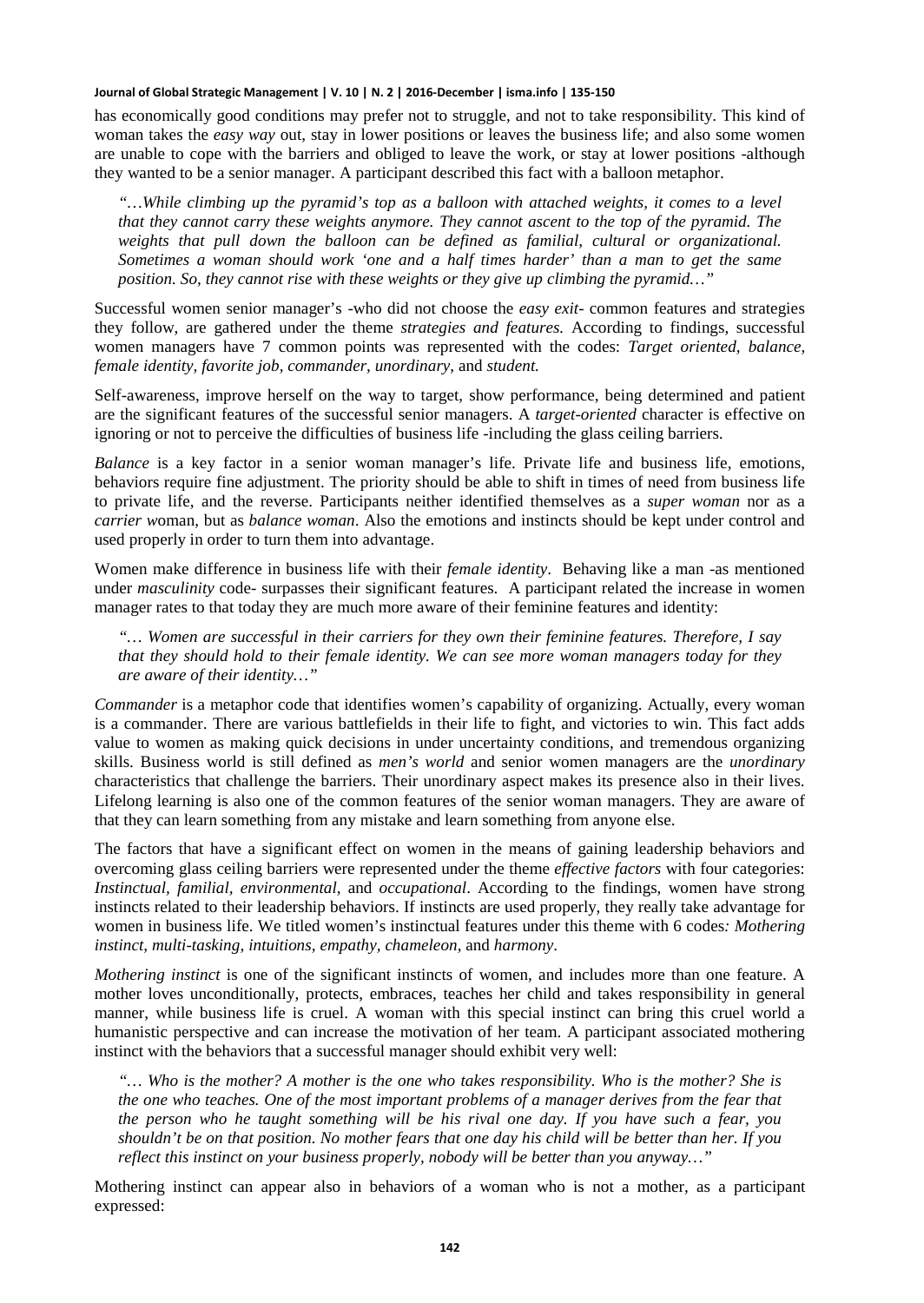*"… I don't have a child but if I had, I would prefer a girl. I would really like to have a girl and raise her... May be for psychological reasons… Why do I feel this way? Why do I want to raise a girl? Why do I want to bring a girl child who is better than me in society? …"*

As mothering is a strong instinct that takes advantage for women, it should be used in workplace properly. Otherwise it is likely that she will be abused.

As women undertake various roles both in private life and business life in general, they are able to consider more than one responsibility, prioritize and put them into practice quickly. Versatility -defined as *multi-tasking* in business life- is a naturally developed feature of women and takes advantage for them in business life.

Intuitions are also one of the strong emotions provide benefit for women in business life and for sure if used properly. A participant shared her experience about how her intuitions benefited her in a business bargain:

*"… Not in the beginning of my career but now I have learnt to rely on my intuition that what it says comes true at the end of the day. Whenever I followed my intuitions I always gained. Hence, I think that women have an advantage if they know how to use and dare to use it. For instance, it happened to me during a bargain with one of the most respected businessmen of Turkey. He said me that "You are a mother. You have intuitions. Now, I will say you something, look in to my eyes and listen to your intuitions. I did what he said, and replied as "Yes I rely on you" and bound the bargain. If there was a man in the place of me the bargain may not be bound. Hence, I love to use it…"*

*Empathy* is one of the beneficial features of women that ensure staff's commitment and increases the motivation. *Chameleon* is a metaphor code that represents the adaptation feature of women and related to women's multi-tasking feature. As a woman has to cope with various roles and this instinct gains woman in business life, adapt to crisis atmosphere quickly and make effective decisions and also assume different roles.

The code *harmony* represents the integrative feature of women. Harmony, an inherent instinct, can appear when cooking or when doing a patch-work. This integrating feature of women provides advantage in business life as a participant expressed:

*"…Integration is a familiar thing for women. For instance, while cooking we put a little of that and a little of that until it tastes better. Hence, in business life for instance in Smart Home Technology. This technology requires sensor tech, mobile tech and network etc. I assert that in such kind of techs women should be occupied due to that this kind of technologies require information gathered from various professions and also requires an understanding of the demands of the consumers. Today emotions are also involved in integrating different technologies as deep technologies are developed to the higher point. Namely, we advanced in sensor techs and also in communication techs but the application which will combine these areas have not been discovered yet. Yes… the women will combine them…"*

*Familial factors* that have an impact on women in the manner of being successful in business life, and gaining leadership behaviors were defined with four codes: *Family culture, right husband, genetic role model,* and *role sharing.* The participants without any exceptions stated that family support and parenting style of their families have a great impact on their success in business life. No stereotypes are imposed, no discrimination among children, and support them setting goals. Children grown up in such democratic environment do not try out to go beyond moreover the limits of their family. Besides, a *right husband* has a vital role in a married woman senior manger's success. Findings indicate that married participants have supportive, open-minded and empathetic husbands. A woman who wants to be successful in her career should stay away from the men that were mentioned under the *ego of men code*. Also, a family member – parent, sister, aunt, etc., taken as a role model and has an impact on women senior manager's life. Especially if *genetic role model* is a female and has an influential character as, an aunt who is a successful manger, high educated sisters, mother or grandmother who has a strong and struggling character etc. taken as role models by girl child and helps to put future aims. Genetic role models impact is much more effective than ordinary role models. And as a familial factor *role-sharing* represents the fact that a working woman should share some responsibilities as housework and child care. Women share these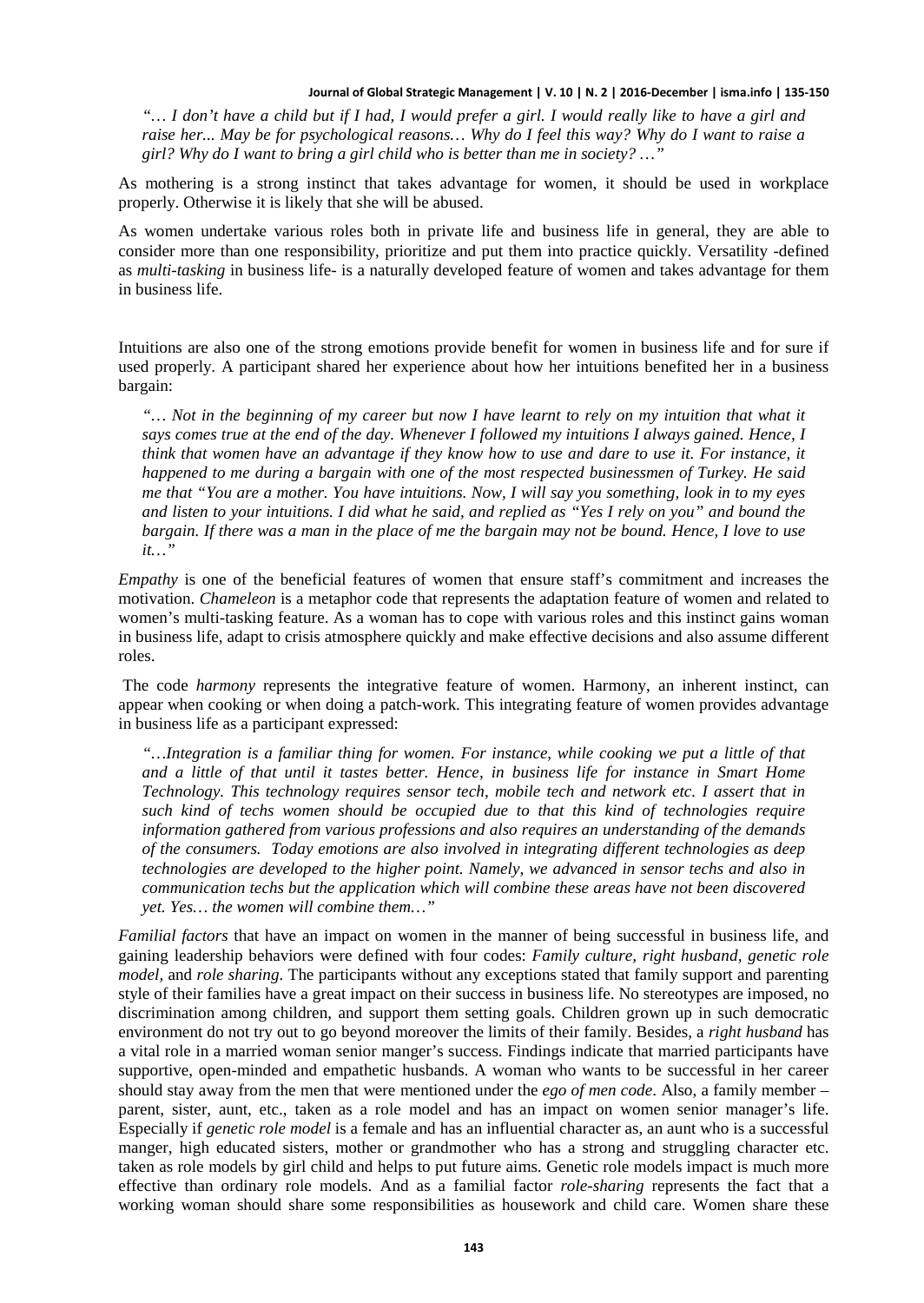roles as getting help from family members or by outsourcing. If a women go to work as knowing that everything is fine at home her motivation at work will be increase.

*Environmental factors* were represented with 3 codes: *Habitat, education*, *sports and social activities*. According to the findings, participants grew up in major cities of Turkey as Istanbul Ankara and Izmir. The occupations in terms of education, social life, cultural activities etc. are better in major cities than the rural areas. Growing up in major cities provides advantage of overcoming the glass ceiling effect and confronting fewer barriers. The participants graduated from the major universities of Turkey and most of them mentioned that the culture of the schools they attended in secondary and high school education, and also in university have an impact on their success and world view. Most of them educated in schools that accept students with examination and most of the courses are in foreign language-commonly in English. Although not all of the senior managers had education in a foreign country, they emphasized the importance of foreign education by the means of gaining self-esteem and a wider point of view and also being familiar with different cultures. And *sports and social activities* gained the participants features that are beneficial in business life as a target-oriented character, discipline, team spirit and human relations, as some of the participants stated that they were active in sports and social activities.

The effective factors related to workplace were represented with 4 codes: *Positive discrimination, the worker bee effect, IT Sector,* and *good-hearted queen bee*. According to the research findings, especially international companies practices positive discrimination for women employees. It is an organizational policy, is practiced in order to increase the number of women employees and to provide gender diversification in organization.

*The worker bee effect,* a metaphor code, represents the fact that women employees work more efficient with their male colleges by the means of integrating capabilities. Women-women matches may bring out some problems derive from *queen bees* or *over communication*. The right female-male combinations may increase the motivation and performance. The international companies are aware of *the worker bee effect* and give importance to diversification in organization as mentioned in *positive discrimination* code.

Competence-based and flat hierarchic nature, also the higher education level of *IT sector* is a benefit for women in rising to senior management, as confronting fewer difficulties.

*Good-hearted queen bee* is a metaphor code used to identify the women managers that supports and motivates women employees. They are the role models and the mentors. Organizations are the subsets of the society. As there are also good and bad people in social life, there are *also the queen bees* and *the good-hearted queen bees* in organizations.

According to the coding analyze results, all the participants exhibit transformational leadership behaviors. Bass's (1985) transformational leadership dimensions were taken into account while arranging the category names: *Idealized influence, inspirational motivation, intellectual stimulation*, and *individualized consideration.*

*Idealization* identifies the influence of the leader on her subordinates. As they consider their leader as a person who is admired, skilled and superior. Behaviors, ethical approach, making proper decisions in crisis environment and trust have a significant influence on idealization of the leader. *Building a common* vision, all the members of the organization involved in, is one of the basic functions of a transformational leader. Participants stated that they adopt a participant management style and considerate the ideas and suggestions of their staff also in building vision.

One of the prominent features of a transformational leader is being considered as a *role model* in organization. An idealized leader's behaviors, attitudes, the method she followed are followed by her staff. A leader who is aware of being a role model can use this feature to motivate and direct the employees. Participants also stated that they feel they were considered as a role model. It is also a motivation factor for the leader.

Leader's motivation methods used to direct her employees towards the target were explained under the category *inspirational motivation* with 3 codes: *Shared vision, team spirit*, and *systems thinking*. A transformational leader should articulate the common vision, the road map, and the benefits they will gain when they achieved the target. As the employees are aware of their role in organization towards the vision, and the interaction among the units, they will be motivated and work more intentionally. A participant expressed the importance of a clearly articulated vision and exampled a dialog between she and her team.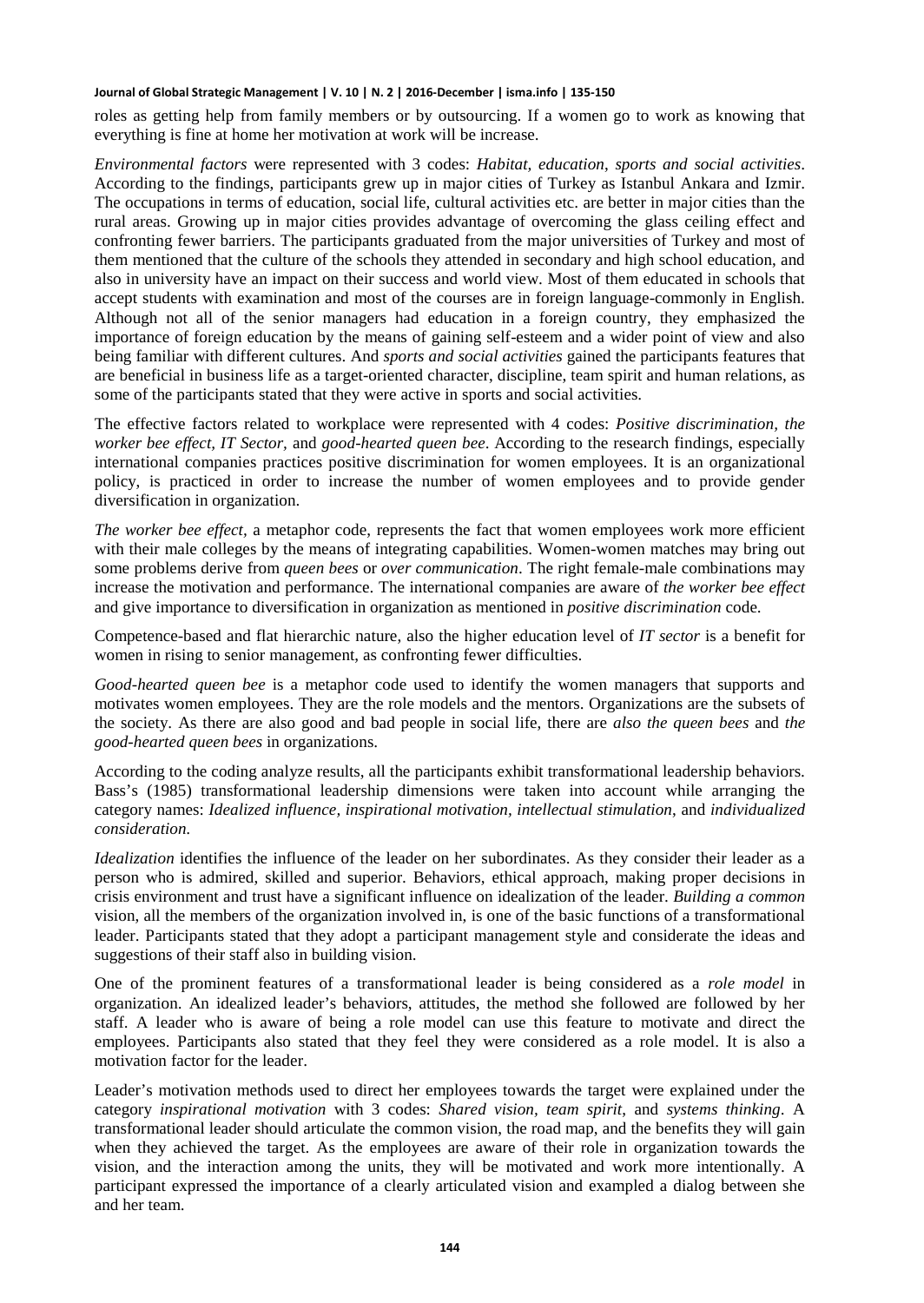*"… I think my greatest side is drawing the whole picture as, "You should address here and produce this outcome. The other one will take this output from there and that is the whole picture we will have formed at the end." I also believe that it simplifies my staff's work. Otherwise, in most cases the reason of the conflicts and inefficiency in firms is that the employees are not aware of who will use and how will be used the outcome she produced. Therefore, they cannot manage the time plan and the output, and cannot see the whole picture…"*

If the members of the team can share the responsibility of the whole success, failures, gains and losses, this means that the leader achieved to establish the most efficient motivation factor -the team spirit. It is about the human relations and a synergy among the team members, and the one who is responsible for establishing the team spirit is the leader. A participant's expressions are a good example for the team spirit:

*"…We have a common song and we sing it altogether, then we hug each other and leave the office. Namely, there is an environment of love and trust among the team. If you cannot establish such an environment, the business will not work. You work with human not with machines. Therefore, mutual trust and love are very important factors. If there is no love among the team, serious problems will emerge. You should love each other in the team, otherwise you should leave…"*

The essence of *systems thinking* is being aware of that you are an operating wheel of the system. Every system is a subset of another system. Employees should be aware of their contribution to the organization and realize the interaction among units. This awareness of integration has a great impact on motivation and performance towards the vision. Thus, a transformational leader should be a *systems thinker* and practitioner. A participant's point of view proves that she is a systems thinker:

*"…Actually, regular conversations with one of my friends from another department that we have no relation in the way of our tasks have the same function. Yes... I am there for business but the questions in our conversation about "…What is its function in the whole picture? Where does that project place in the whole picture? Where does the firm place in the big picture? Where does that businesses place in your life?" Such questions emerged during our conversations are very important, as an irrelevant conversation about something may give you an idea about a problem that you cannot solve in your business..."*

The essence of systems thinking is also related to *mothering instinct*. A participant's expressions support this thesis:

*"…If you behave as a mother … A mother is not the one who only pities somebody. No... For instance, it is a common view that a woman manager cannot fire an employee. I say obviously that in first time it was really difficult for me but it is something like… Imagine the organization as a 'ship', many people work here and there is such a person that causes problem in working system. If I fire that man for he causes a loss in organization, for not he is a bad person, then only then I act like a real mother. A mother can admonish her child sometimes. Namely there is nothing strange about that…"*

A transformational leader encourages her employees to go beyond their limits, find solutions to the problems, and produce new and novel ideas. This feature of the participants was represented under the category with 3 codes: *Empowerment, idea exchange,* and *high expectations.*

By giving responsibilities, transformational leaders encourage her employees to take responsibility, make decisions, and find solutions. *Empowerment* is also an awareness-raising practice. As a prominent feature of participative management style, transformational leaders give importance to idea exchange and participation of the employees in decision making in order to provide opportunity to different opinions and new ideas. As, IT sector achieving a continuous and rapid growth, it is possible that younger sector employees may be more interested and wise about new technologies, and their opinions are valuable.

*High expectations*, setting high goals keep employees active and encourage challenging and finding right solutions in short time. A participant expressed how she practice this strategy in workplace and stimulate her employees:

*"… People need a challenge… Namely, not so much but a little harder than they can, and allow them to achieve. For instance, you cannot practice this in high-risk tasks with limited time, but if the dead-line is feasible, you should allow them to achieve and go beyond their limits…"*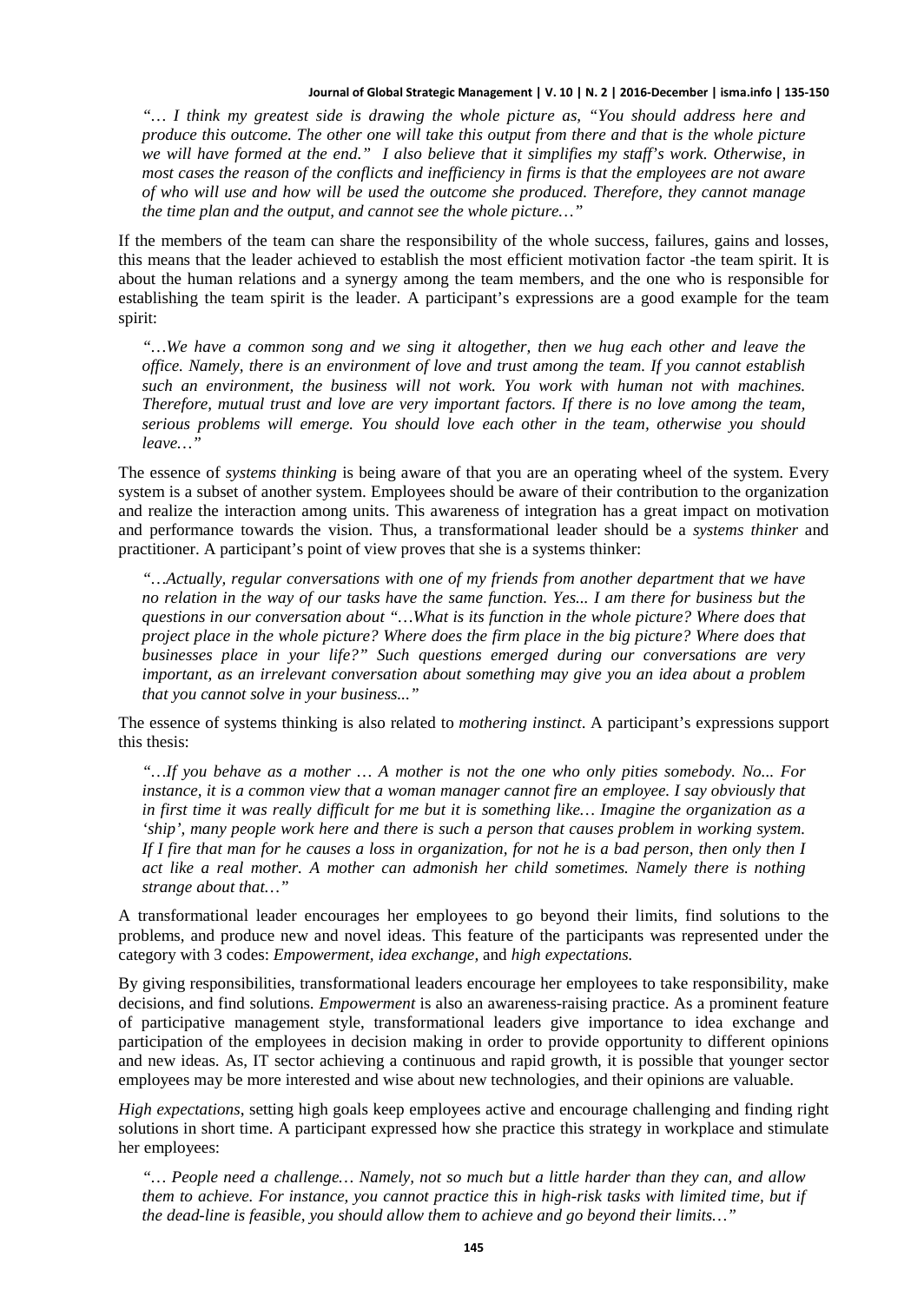The features as, encouraging the employees to improve themselves, observing their mood and dealing with their problems, adopting a warm communication style, were explained under the category *individualized consideration* with three codes: *Encourage, dealing* with, and *flat communication*. A transformational leader, observe her employees, consider their competencies and deficiencies, encourage them to improve themselves, and coaches them. Observing the mood of the employees, listening to them and dealing with their personal problems are the transformational leadership behaviors, and also related with the codes *empathy*, *mothering instinct* and *intuitions.* As a participant expressed:

*"… Though not all but some of my employees mention me about their girlfriends, problems in their life… Actually, I deal with them like a mother and I think it is an advantage of women…"*

Transformational leaders adopt an accessible management style and closer relations with their employees instead of a hierarchic management style. As a participant stated:

*"… I practice open-door policy and my employees are aware of my sincerity. Therefore, none of them refrain from saying me 'I want to speak about something'…"*

### **CONCLUSION**

As a result of this research, a theoretical model was introduced that explains the relationship among the factors effective in gaining transformational leadership behaviors, and the role of these factors in overcoming the glass ceiling effect. The nature of grounded theory enabled us to conduct an in-depth research so, new concepts and relationships was emerged.

Results indicate that women confront glass ceiling barriers and it is determined that the most perceived barriers are individual factors with 7 codes. Glass ceiling barriers are commonly centered in social and structural/organizational factors in literature (Ahuja 2002; Babaoglan and Litchka 2010; Folta et al. 2012; Growe and Montgomery 2000; Katz and Salaway 2004; Ndaba 2013; Pflanz 2011; Samineni and Reddy 2013; Truman and Baroudi 1994; Virick and Greer 2012). The findings as 'women construct their glass ceiling barriers', and 'researching the glass ceiling effect' in-depth by following grounded theory methodology, distinguish this research from the others. The most perceived glass ceiling effect was defined as *mother's dilemma*. Women, who can overcome this conflict by finding solutions, proceed in their career path. *Emotional fluctuations block-herself, subconscious, masculinity, boomerang effect*, and *over-communication* are the other individual glass ceiling barriers that women confront. As the women employees are aware of that the greatest barrier derives from them, they will focus on solutions and step forward to overcome these barriers.

Besides the individual factors, women also confront with social and organizational barriers. *Stereotypes* and *prejudices* are the frequently encountered social factors in literature (Eagly and Steffen 1984; Eagly and Johnson, 1990). The code *ego of men* is a new emerged social factor of this research besides the stereotypes and prejudices. It is also triggered by *boomerang effect* and blocks women's business life. This finding also draws attention on child rearing style. The other social glass ceiling findings of this research -*queen bees, discrimination*, and *prove herself*- are the factors take part in literature (Ahuja 2002; Growe and Montgomery 2000; Katz and Salaway 2004) and the code *needle* emerged as an organizational factor representing the disturbing behaviors of men colleagues in workplace. *Needle* also triggers *masculinity* -an individual glass ceiling effect.

The prominent structural/organizational glass ceiling barriers that take place in literature lack of mentor and role model (Ahuja 2002; Ndaba 2013; Pflanz 2011) did not found in this research. Findings indicate that women take family members as a role model from a child. Especially strong and successful women figure in family -mother, sister, aunt etc.- have a great impact on overcoming the barriers and setting goals. This distinguishing finding is titled as *genetic role model*. Participants also stated that they did not need a mentor support in business life; this may be because their *target-oriented* and *unordinary* personal features. Though they did not receive a mentor help, working in international companies mentioned that they also serve as a mentor to women employees and advised beginners being open to support.

It was defined that the women senior managers that overcome the glass ceiling effect exhibit transformational leadership behaviors and *instinctual, familial, environmental*, and *occupational factors* have great influence on gaining these behaviors. *Family culture, genetic role model, right husband*, *sports and social activities*, and *IT sector* are the prominent effective factors. Especially family culture has an important role in ignoring and overcoming the barriers. Later on, the right husband is a supportive power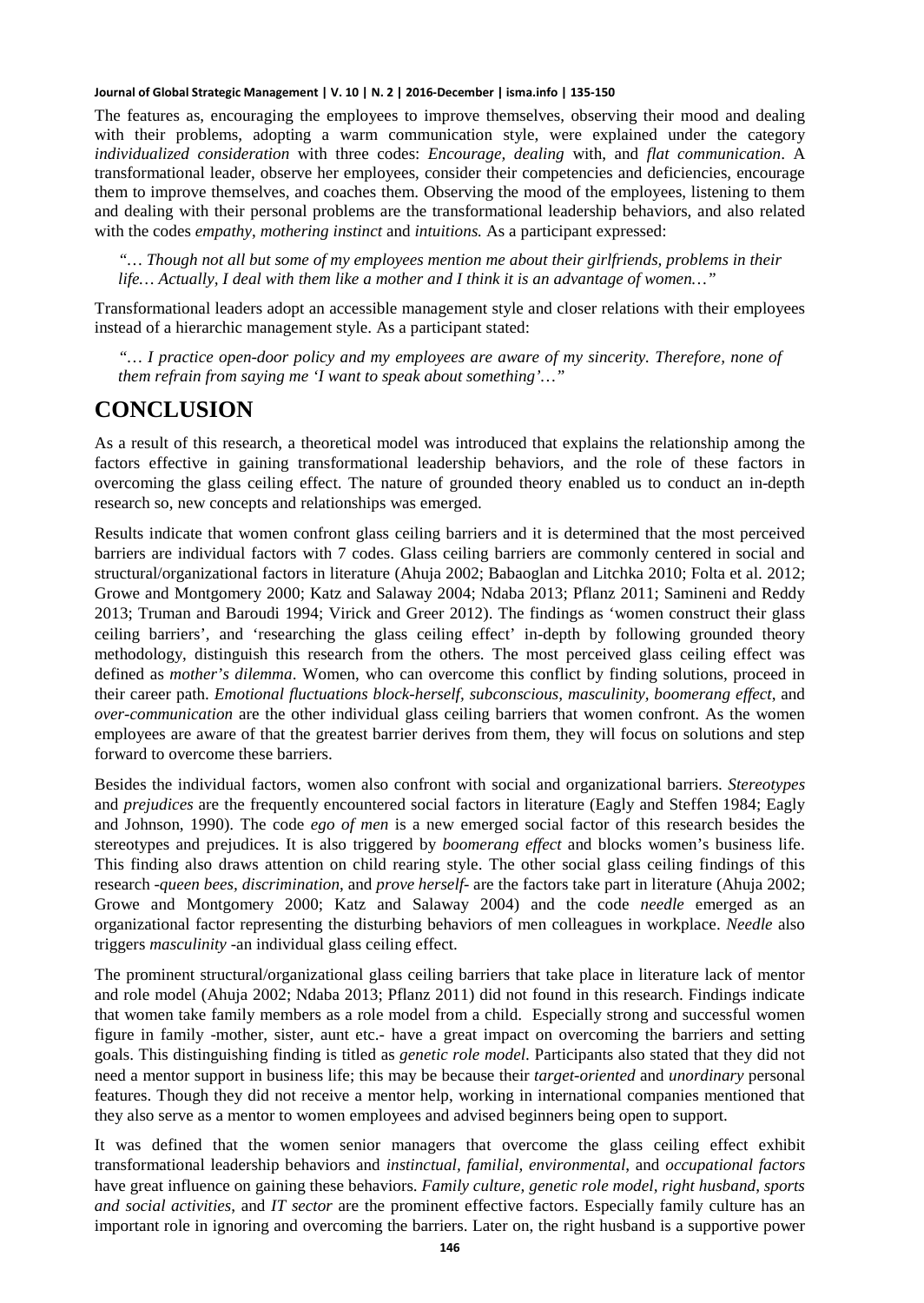of women in their career path. The most remarkable finding of this research is that the female instincts are in harmony with the transformational leadership behaviors. This leadership style exists in female nature, it is based in their instincts, and the women that are aware of this power and use it properly, with the support of familial, environmental and occupational factors, will be successful. This finding also supports Morley (1994)'s findings in terms of women's quantitative under-representation is related to self-concept and being aware of their abilities. *Mothering instinct* -defined as an individual glass ceiling barrier- can turn into an advantage with regard to inspirational motivation and individualized consideration, and affect positively the organization performance. The prominent instinct-based features of women senior managers -chameleon, empathy, instincts, and multi-tasking- have a great role in being efficient transformational leaders. These findings support the views that women are tend to behave transformational leadership behaviors (Abolade 2014; Adams and Weiss 2011; Adesua-Lincoln 2012; Babaoglan and Litchka 2010; Bayrak and Mohan 2001; Chandler 2011; Eagly and Carli 2003; Fatima et al. 2011; Folta et al. 2012; Growe and Montgomery 2000; Hasan and Othman 2012; Paulišić and Božac 2013; Pflanz, 2011), and introduces a different point of view by emphasizing the effect of female instincts on transformational leadership behaviors.

It was also found that women senior managers have common features and strategies. This theme is important in terms of introducing current women senior manager profile. *Female identity* is one of the prominent codes of this research and emphasizes on once again the importance of female instincts.

Positive discrimination policies in international companies support our finding *worker bee effect* that emphasize the proper male-female combinations in workplace increases the performance. International companies practice positive discrimination deliberatively to increase the diversification. This may be because they are aware of the female instincts and the proper combinations.

As it is a soft and intellectual, competency-required nature, IT sector accepts women employees and managers easier. Especially women's instinctual features, *harmony* and *chameleon*, address to IT sector the sector that changes rapidly and requires integration.

It is a remarkable result that all 14 participants exhibit transformational leadership behaviors. The findings related to female instincts are in accordance with transformational leadership behaviors, presents a different point of view to research field. Transformational leadership exists in woman nature. As being aware of these futures, preventing female identity and using their instincts properly, women can activate their leadership features. Familial, environmental and occupational factors are also effective factors in being successful women leaders.

This research conducted in IT Sector with the participation of 14 senior managers. Future researches that will be conducted in different sectors and samples will allow comparison of findings. The scales that will be formed with regard to the codes emerged in this research can be utilized in quantitative research, and also will contribute to this research's reliability. The interviews that will be held with the subordinates will contribute to the consideration of leadership behaviors by employee's point of view. The data of this research were gathered from current women senior managers. Researches that will be conducted on beginner women employees will allow to be informed of the current situation of the glass ceiling effect.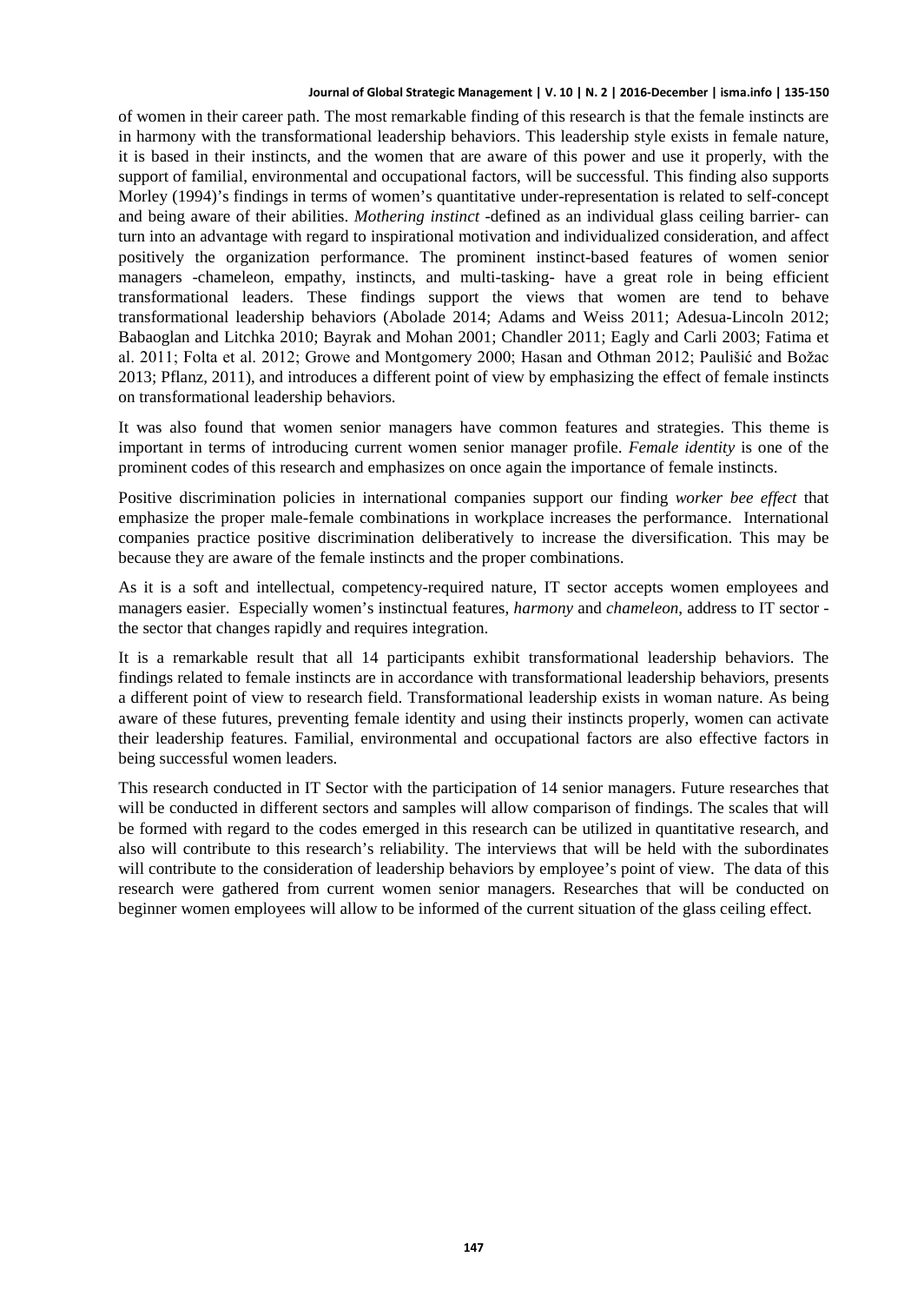### **REFERENCES**

Abolade, D. A. (2014). Socio-Cultural Factor as Determinant of Female Leadership Quality; Implications for Human Resource Development. Ege Academic Review, Vol.14, No.1, pp. 53-62.

Adams, S M., & Weiss, J. W. (2011). Gendered paths to technology leadership. New Technology, Work and Employment, Vol.26, No.3, pp.222-237.

Adesua-Lincoln. (2012). Nature of leadership practices of Nigerian female entrepreneurs. International Journal of Business and Social Science, Vol.3, No.10, pp. 50-59.

Ahuja, M. K. (2002). Women in the information technology profession: a literature review, synthesis and research agenda. European Journal of Information Systems, Vol.11, No.1, pp. 20-34.

Babaoglan, E. and Litchka, P. R. (2010). An examination of leadership competencies of school principals in Turkey and the United States. Eğitim ve Bilim, Vol. 35, No.158, pp. 58-74.

Bass, B. M. (1985). Leadership and Performance Beyond Expectations. New York: Free Press.

Bass, B. M. (1991). From transactional to transformational leadership: Learning to share the vision. Organizational Dynamics, Vol.18, No.3, pp. 19-31.

Bass, B. M. (1995). Theory of transformational leadership redux. The Leadership Quarterly, Vol.6, No.4, pp. 463-478.

Bass, B. M. and Bass, R. (2008). The Bass handbook of leadership: Theory, research, and managerial applications (4th Edition). USA: Simon & Schuster

Bayrak, S. and Mohan, Y. (2001). Erkek yöneticilerin çalışma yaşamı ve liderlik davranışları açısından kadın yöneticileri algılama tarzları. Amme İdaresi Dergisi, Vol. 34, No.2, pp. 89-114.

Brandt, T.M. and Edinger, P. (2015). Transformational leadership in teams – the effects of a team leader's sex and personality, Gender in Management: An International Journal, Vol. 30, No.1, pp.44-68.

Burns, J. M. (1978). Leadership. NY: Harper and Row Publishers.

Chandler, D. (2011). What women bring to the exercise of leadership. Journal of Strategic Leadership, Vol. 3, No.2, pp. 1-12.

Corbin, J. M. and Strauss, A. (1990). Grounded theory research: Procedures, canons, and evaluative criteria. Zeitschrift für Soziologie, Vol.19, No.6, pp. 418-427.

Cotter, D. A., Hermsen, J. M., Ovadia, S. and Vanneman, R. (2001). The glass ceiling effect. Social forces, Vol. 80, No.2, pp.655-681.

Dreher, G. F. (2003). Breaking the glass ceiling: The effects of sex ratios and work-life programs on female leadership at the top. Human Relations, Vol.56, No.5, pp. 541-562.

Eagly, A. H. and Carli, L. L. (2003). The female leadership advantage: An evaluation of the evidence. The leadership quarterly, Vol.14, No.6, pp. 807-834.

Eagly, A. H. and Johnson, B. T. (1990). Gender and leadership style: A meta-analysis. Psychological Bulletin, Vol.108, No.2, pp.233.

Eagly, A. H. and Steffen, V. J. (1984). Gender stereotypes stem from the distribution of women and men into social roles. Journal of Personality and Social Psychology, Vol.4, No.4, pp.735.

Fatima, A., Imran, R. and Awan, S.H. (2011). Emotional intelligence and transformational leadership: finding gender differences. World Applied Science Journal, Vol.14, No.11, pp.1734-1743.

Federal Glass Ceiling Commission. (1995). Recommendations of the Federal Glass Ceiling Commission (November 1995). Washington D.C: Federal Glass Ceiling Commission.

Folta, S. C., Seguin, R. A., Ackerman, J. and Nelson, M. E. (2012). A qualitative study of leadership characteristics among women who catalyze positive community change. BMC public health, 12(1): 383.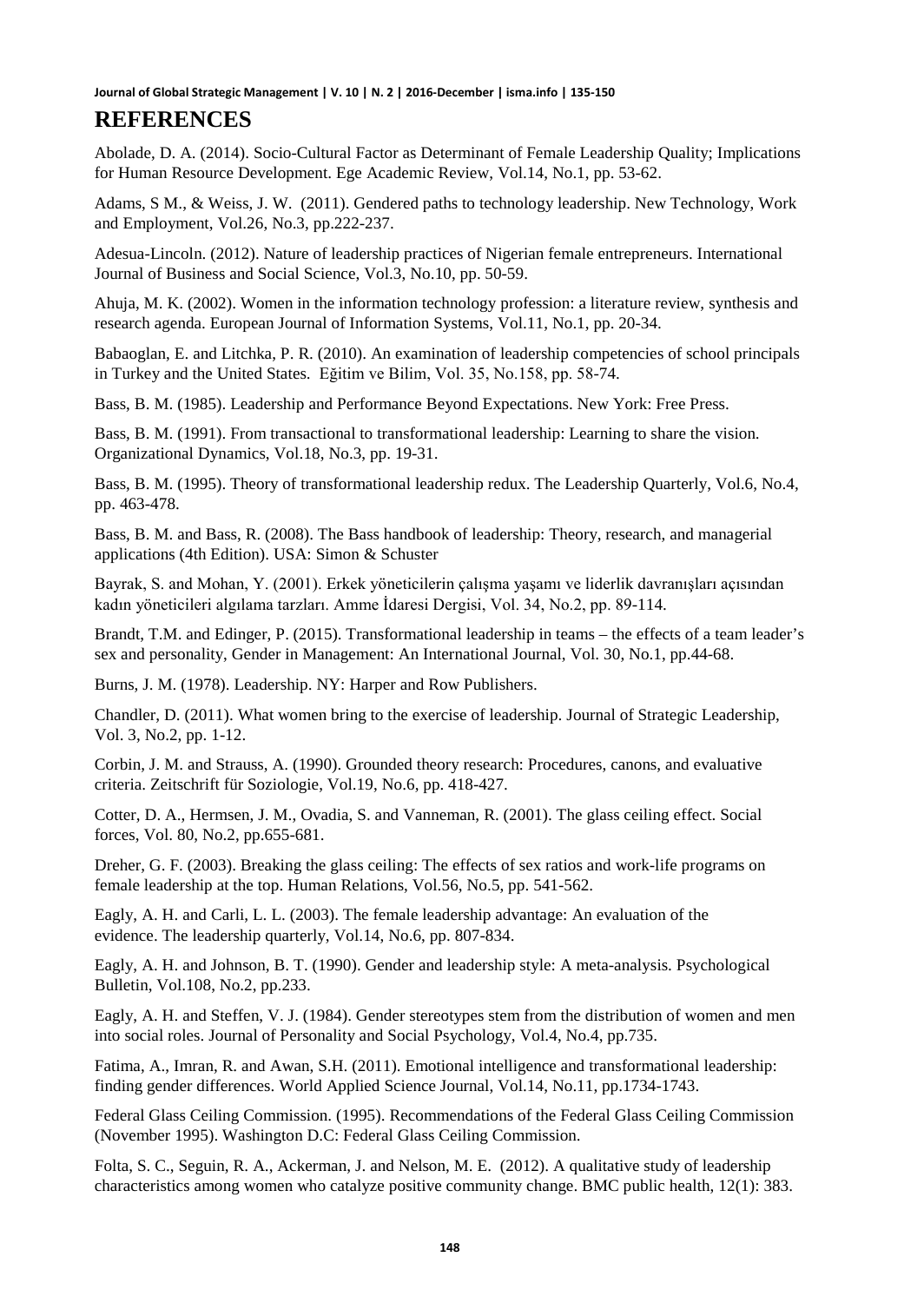Glaser, B. and Strauss, A. (2006). The discovery ofgrounded theory. USA: Aldine Transaction A Division of Transaction Publishers.

Grant Thornton IBR. (2016). Women in business:turning promise into practice. Grant Thornton International Business Report 2016. USA: Grant Thorntone International Ltd.

Growe, R. and Montgomery, P. (2000). Women and the leadership paradigm: Bridging the gender gap. National Forum Journal, Vol.17E, pp.1-7.

Hasan, A. and Othman, A. (2012). When it comes to leadership, does gender matter? Kuwait Chapter of Arabian Journal of Business and Management Review, Vol.2, No.3, pp. 12-20.

Helson, R. (1972). The changing image of the career woman. Journal of Social Issues, Vol. 28, No. 2, pp. 33-46.

Kabeer, N. (2005). Gender equality and women's empowerment: A critical analysis of the third millennium development goal 1. Gender & Development, Vol.13, No.1, pp.13-24.

Katz, R. N. and Salaway, G. (2004). Information technology leadership in higher education: The condition of the community. EDUCAUSE Center for Applied Research. Retrieved from:

[https://sharepoint.louisville.edu/sites/IT/stec/atc/Archived%20Meetings/2004%20Meetings/Meeting%20](https://sharepoint.louisville.edu/sites/IT/stec/atc/Archived%20Meetings/2004%20Meetings/Meeting%20Documents%20-%2015January2004/ekf0401.pdf) [Documents%20-%2015January2004/ekf0401.pdf.](https://sharepoint.louisville.edu/sites/IT/stec/atc/Archived%20Meetings/2004%20Meetings/Meeting%20Documents%20-%2015January2004/ekf0401.pdf)

King, N. (2004). Using interviews in qualitative research. In C. Cassell and S. Gillian (Eds.) *Essential guide to qualitative methods in organizational research*. London: Sage.

Minibaş-Poussard, J., Erkmen, T. ve Karsak, B. (2011). Kadın Yöneticilere İlişkin Sosyal Temsiller: Bankacılık Sektörüne Yönelik Bir İnceleme. *Iletişim*, *15*(15), 45-58.

Morley, L. (1994), Glass ceiling or iron cage: women in UK academia. Gender, Work & Organization, Vol.1, pp.194–204. doi: 10.1111/j.1468-0432.1994.tb00018.x

Myers, M. D. and Newman, M. (2007). The qualitative interview in IS research: Examining the craft. *Information and organization*, *17*(1), 2-26.

Ndaba, Z. (2013). Māori women Moving into leadership roles: a New Zealand perspective. Proceedings For the 9th European Conference on Management Leadership and Governance, ECMLG January 2013:198.

Paulišić, M. and Božac, M. G. (2013). Women Managers in Croatia: Leadership Styles Analysis. The 9th European Conference on Management Leadership and Governance, November: 223-230.

Pflanz, M. (2011). Women in Positions of Influence: Exploring the Journeys of Female Community Leaders. Doctoral dissertation, University of Nebraska Educational Studies, Lincoln, Nebraska. Educational Administration: Theses, Dissertations, and Student Research. Paper 78.

Saldaña, J. (2009). The coding manual for qualitative researchers. Sage.

Samineni, S. and Reddy, K. (2013). Leadership competencies analysis - A study with reference to women managers in software industry. IOSR Journal of Business and Management, Vol. 14, No.4, pp.77- 81.

Senge, P.(1990). The Fifth Discipline. New York: Currency Doubleday.

Stoltz‐Loike, M. (1992). The working family: Helping women balance the roles of wife, mother, and career woman. The Career Development Quarterly, Vol.40, No.3, pp. 244-256.

Strauss, A.L. (2003). Qualitative Analysis for Social Scientists (Paperback Edition). UK: Cambridge University Press.

Truman, G. E. and Baroudi, J. J. (1994). Gender differences in the information systems managerial ranks: an assessment of potential discriminatory practices. MIS Quarterly, Vol.18, No.129–141.

TUBISAD. (2014). Bilgi ve İletişim Sektörü 2013 Pazar Verileri. Mayıs 2014. Retrieved from: